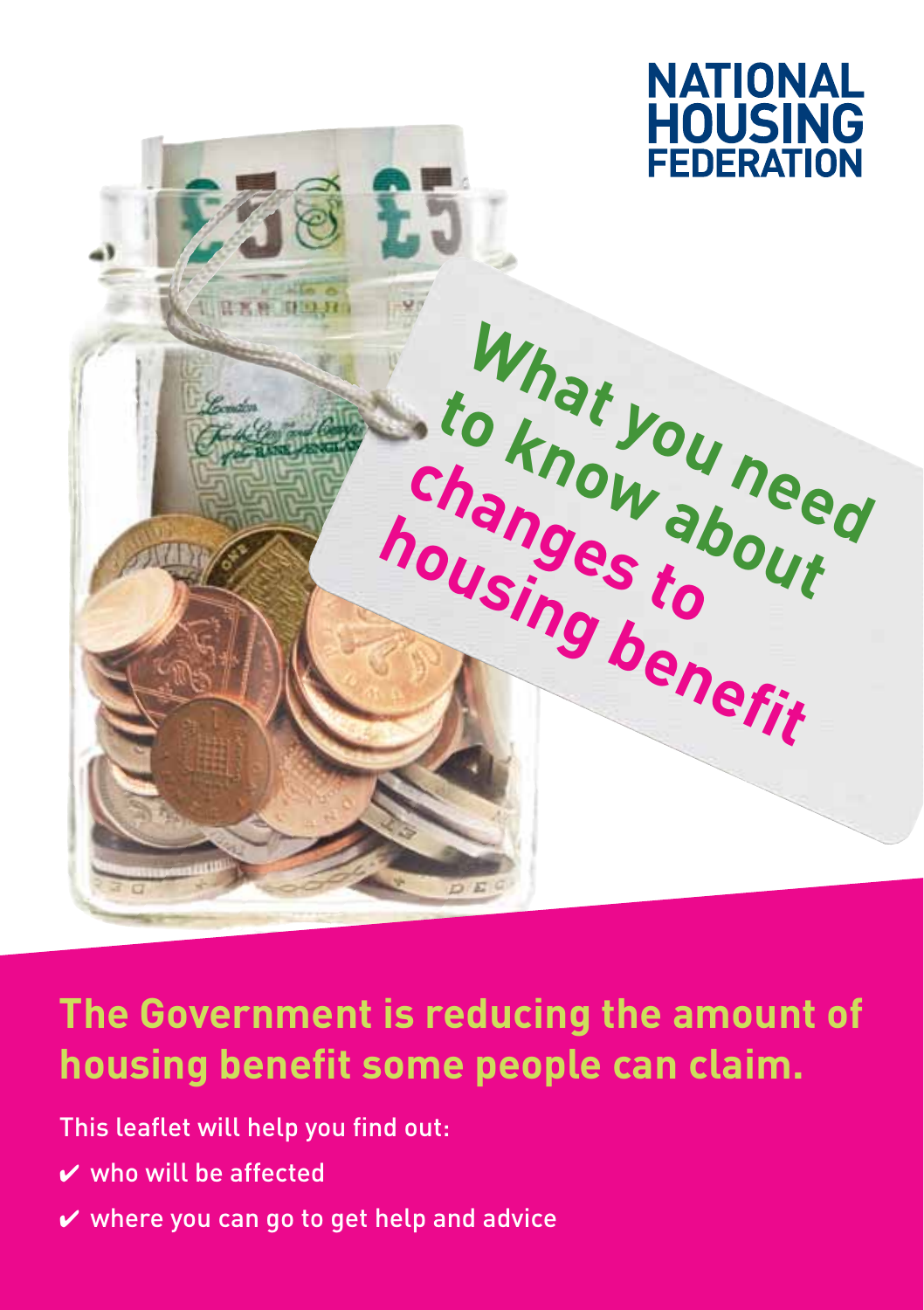#### **If you claim housing benefit to help pay your rent you may be affected by changes from April 2013. The changes mean that some people will get less housing benefit than they did before.**

We know that many of you will be worried about what this could mean for you and your family. This leaflet has information to help you find out what's happening and what you can do to prepare.

### **How many bedrooms do you have?**

From April 2013, if you live in a council or housing association home and you have one or more 'spare' bedrooms your housing benefit may be reduced.

#### **This could affect you:**

- $\checkmark$  if you are 16 to 61 years old
- $\vee$  even if you only get a small amount of housing benefit for example, if you are working
- $\vee$  even if you are sick or disabled

#### **You won't be affected if:**

- ✘ you live in a one bedroom flat or bedsit, **or if**
- ✘ you or your partner are old enough to receive pension credits. In April 2013 the pension credit age will be around 61 years and 6 months

The new benefit rules will apply from April 2013, so now is the time to get help and support.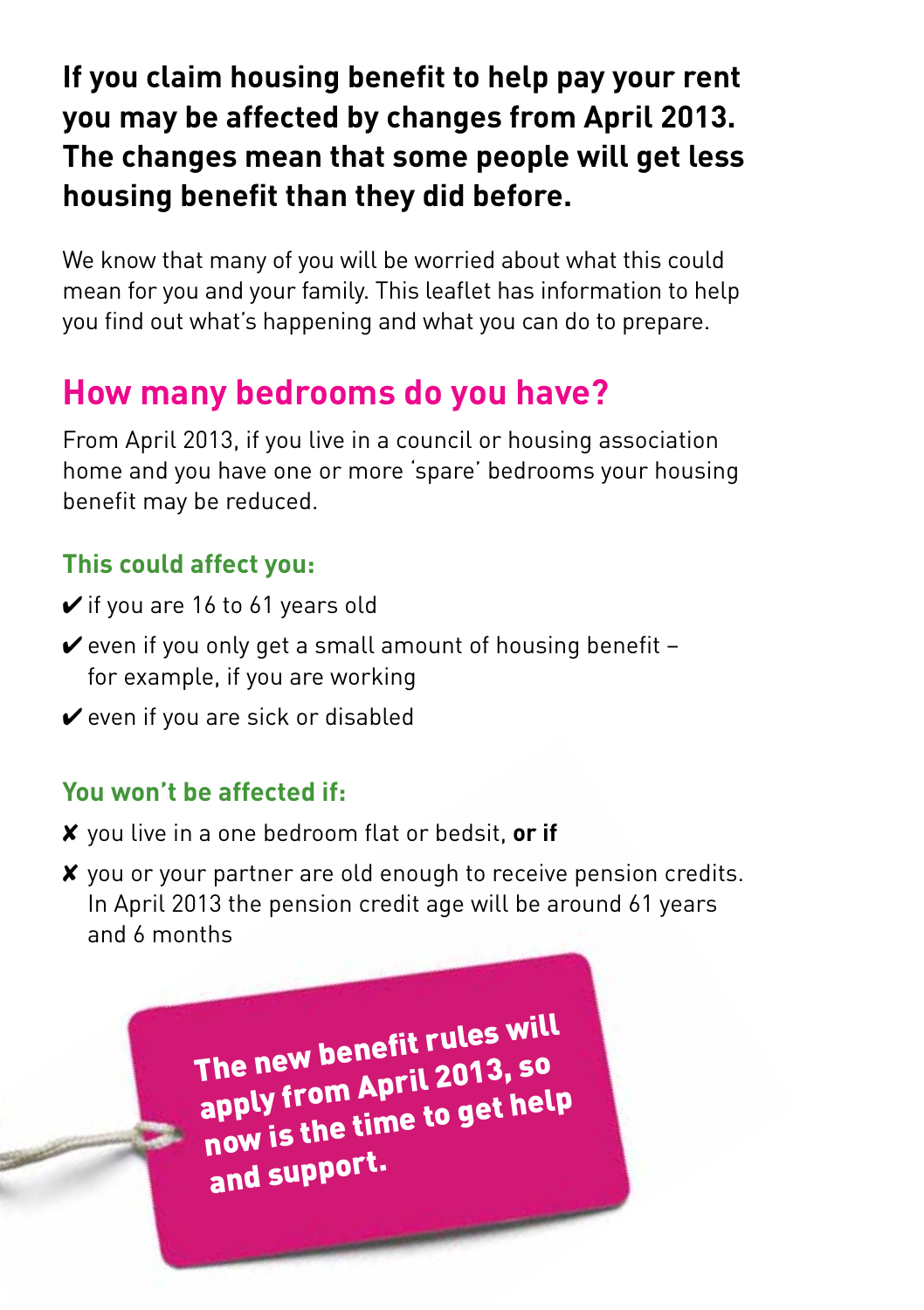## **What is a 'spare' bedroom?**

Under the new rules if you have more bedrooms than the Government says you need, you will lose part of your housing benefit. The new rules mean you will be allocated one bedroom for:

- $\boldsymbol{\nu}$  each adult couple
- $\vee$  any other person aged 16 or over
- $\vee$  two children of the same sex under the age of 16
- $\mathbf y$  two children under the age of 10 regardless of their sex
- $\boldsymbol{\checkmark}$  any other child
- $\vee$  a carer (who does not normally live with you) if you or your partner need overnight care.

It does not matter how the 'spare' bedroom is used, the new rules will apply even if:

- $\checkmark$  you and your partner need to sleep apart because of a medical condition
- $\vee$  the main residence of your children is another address, but you have a spare room for when they stay with you.

# **What happens if you have a 'spare' bedroom?**

If you have one 'spare' bedroom your housing benefit will be cut by 14% of the rent you pay every week. If you have two or more spare bedrooms, you will lose 25%.

If your benefit is cut you will have to pay your landlord the difference between your housing benefit and your rent.

**Mr and Mrs Smith** live in a two-bedroom flat costing £70 per week in rent. At the moment housing benefit covers the full cost of their rent. Under the new rules they will have one spare bedroom. **Their housing benefit will be reduced by 14% of their rent (14% of £70 = £9.80) Their housing benefit will be reduced by £9.80 to £60.20 per week. They will have to pay £9.80 per week towards their rent.**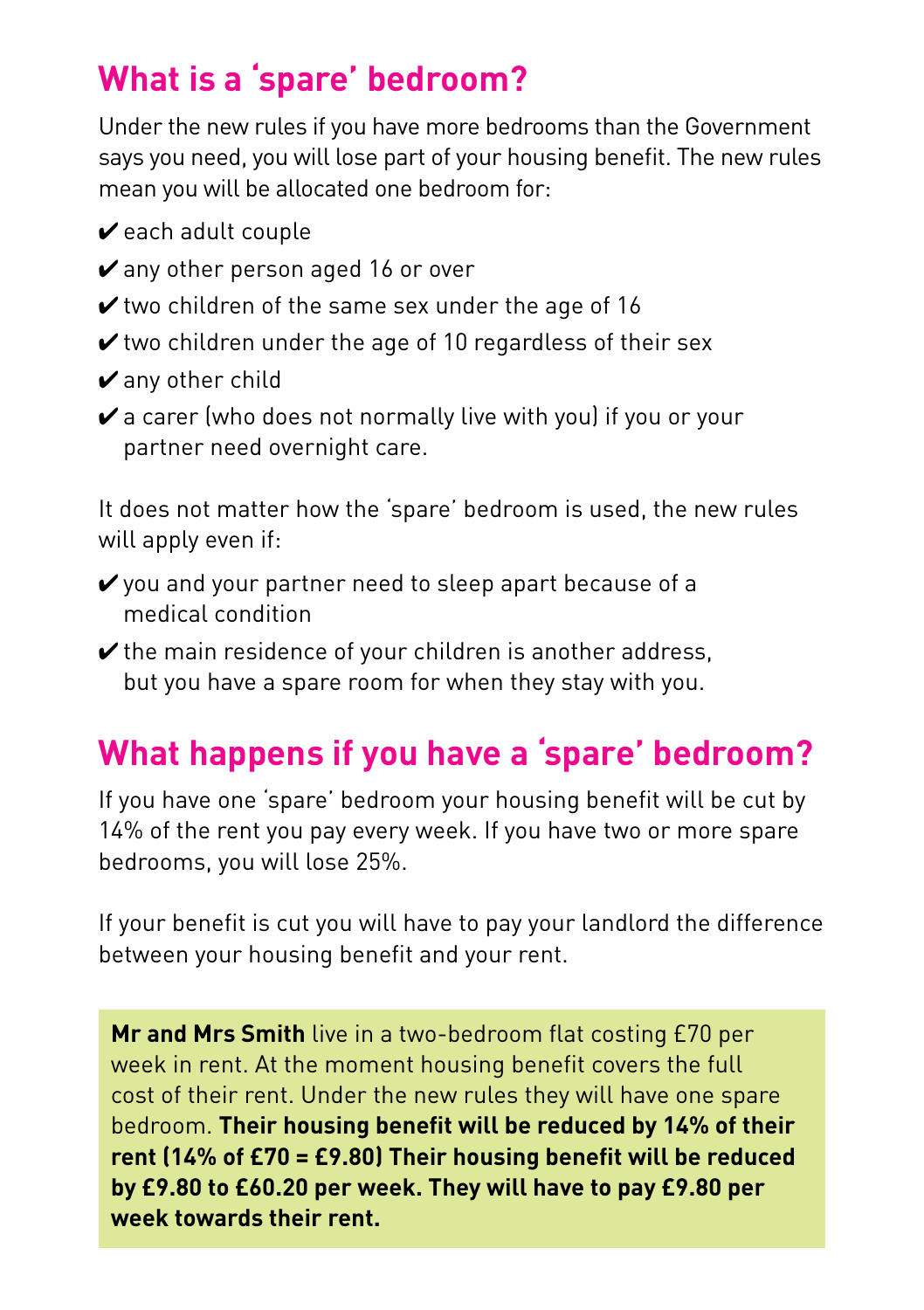**Mr and Mrs Bell** live with their two teenage boys, aged 13 and 15, in a three bedroom house. Their rent is £100 per week and they receive £10 per week in housing benefit. Under the new rules their children will be expected to share a bedroom and so they will be treated as having one spare.

**Their housing benefit will be reduced by 14% of £100 (£14), and so they will lose all their housing benefit.**

### **Limit on benefits**

From April 2013, the overall amount of benefit you can receive will be capped.

The Government will add up how much money you get from a range of benefits, including: housing benefit, jobseeker's allowance, employment support allowance, child benefit, child tax credit and carer's allowance.

If the total comes to more than the maximum amount allowed your housing benefit payments will be reduced.

#### **The maximum amount of benefit you will be able to receive from April 2013 is expected to be:**

- $\checkmark$  £500 per week for single parents
- $\checkmark$  £500 per week for couples with or without children
- $\checkmark$  £350 per week for single people without children.

#### **This will not apply to you if:**

- ✘ you get pension credit or working tax credit
- ✘ a member of your household is claiming disability living allowance, attendance allowance, industrial injuries benefits or the support element of employment support allowance.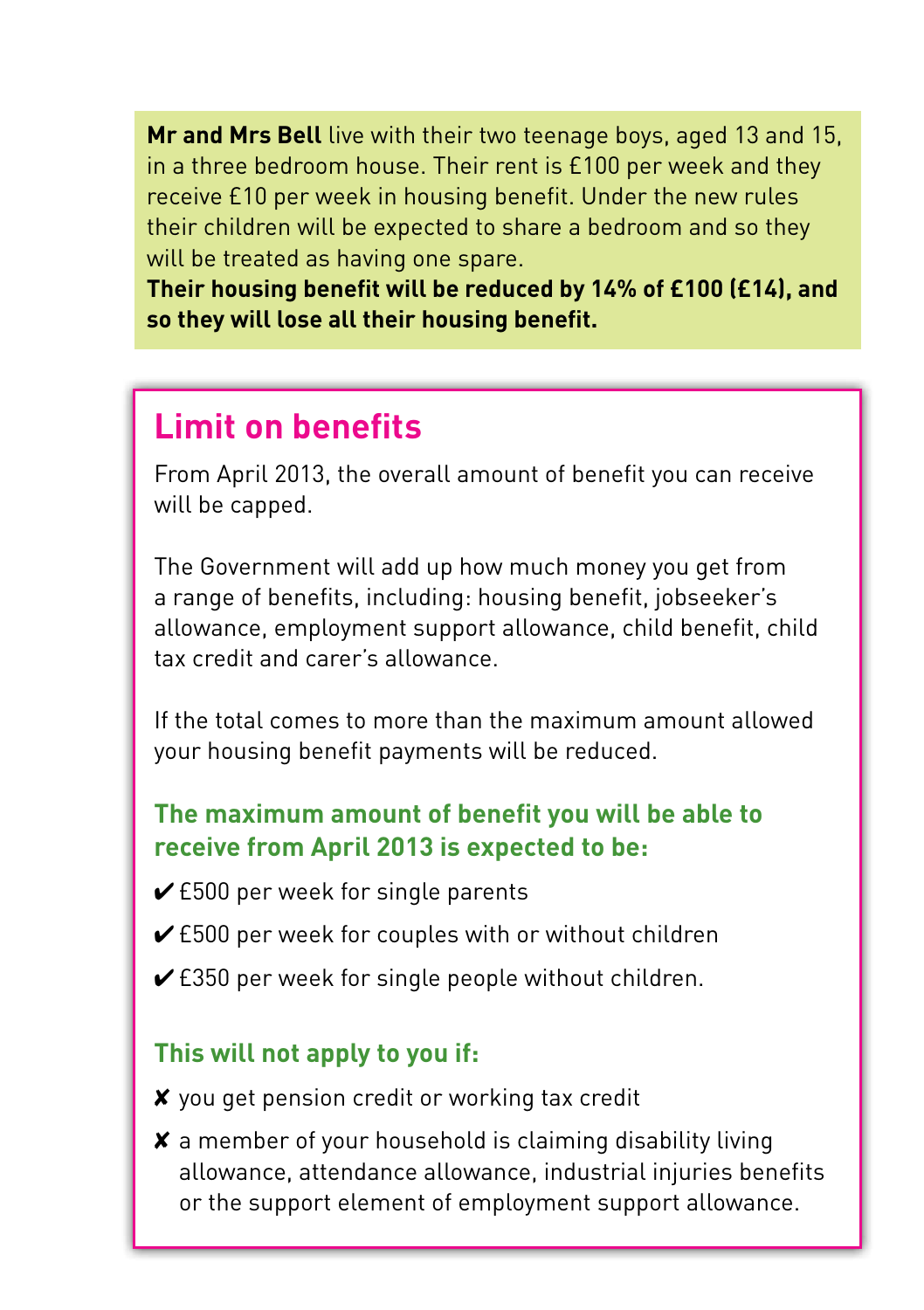### **What should I do?**

If you are worried about being able to afford to pay your rent from April 2013 you should ask for advice now. If you don't pay your rent you could lose your home, so talk to your landlord about different ways to pay. You can also:

- $\checkmark$  Talk to your landlord about transferring to a smaller home or taking in a lodger
- $\checkmark$  Contact your council to ask about extra financial help. Councils have a limited amount of money available to make discretionary payments towards housing costs. Your council may prioritise your claim if you have a disability and your house has been adapted.
- $\checkmark$  Get in touch with your local citizens advice bureau (www.citizensadvice.org.uk) or other local advice agencies
- $\vee$  Make sure you are claiming all the benefits you can for example, money to help with the costs of a disability
- $\checkmark$  Try to find some paid work to increase your income
- $\vee$  Get more information about the cap on benefits by calling the Government's information line on 0845 605 7064

### **Do you have a disability and need overnight care?**

If you are of working age, have a disability and need a 'spare' bedroom so that a carer can stay overnight you should contact your local council now so that staff can help you keep more of your housing benefit.